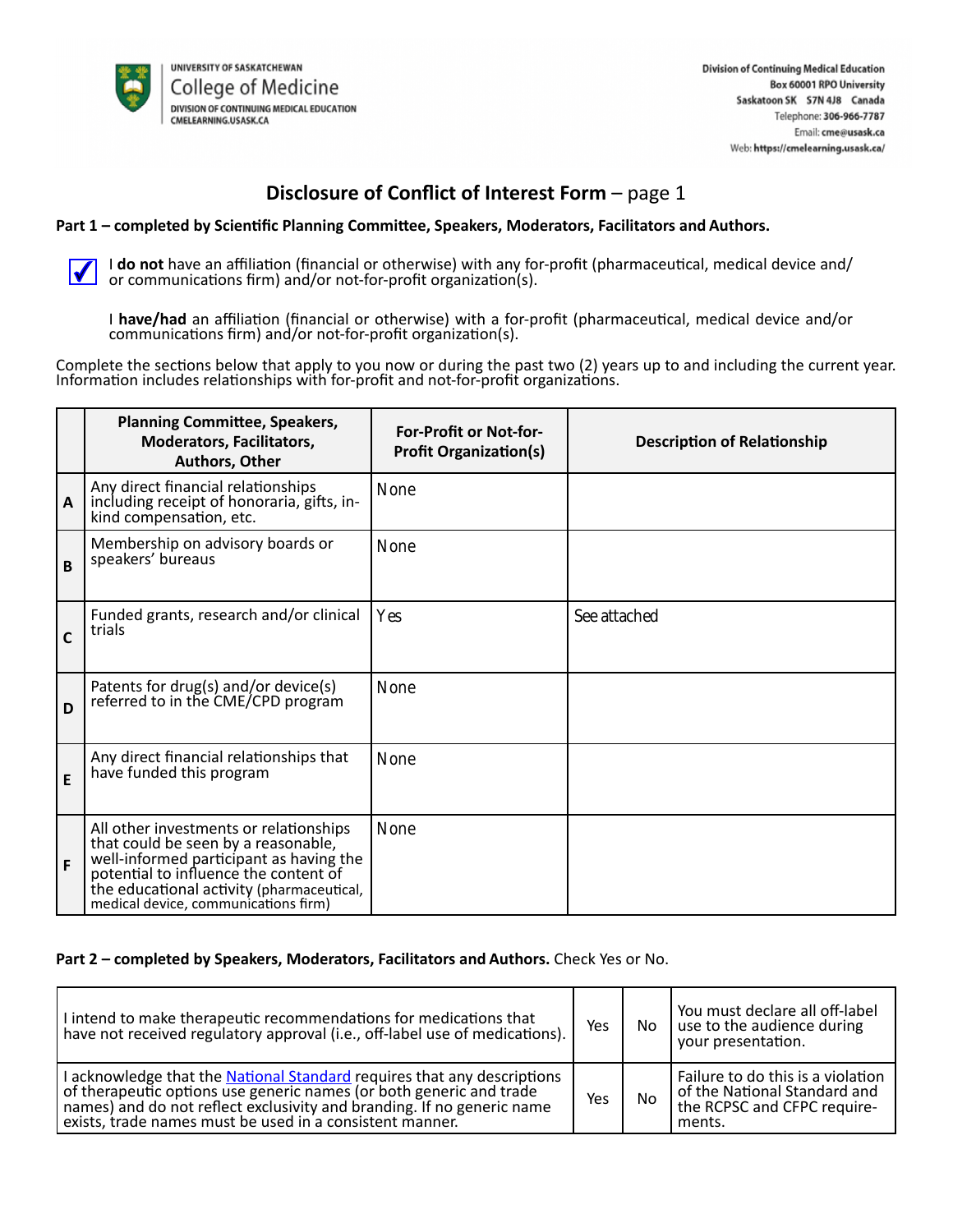

# **Disclosure of Conflict of Interest Form** – page 2

## **Part 3** - **Identification**

|                          | Scientific Planning Committee | Speaker     |
|--------------------------|-------------------------------|-------------|
| Check all that<br>apply: | Moderator                     | Facilitator |
|                          | Author                        | Other:      |

#### **Event Information**

| <b>Name of Program/Event</b>                      | Advancing Interprofessional Managment of Substance Use |  |  |
|---------------------------------------------------|--------------------------------------------------------|--|--|
| Date of Program/Event                             | 31-March-2022                                          |  |  |
| Title of Presentation (if applicable)             | N/A                                                    |  |  |
| <b>Full Name</b> (to appear on schedule)          | <b>Charity Evans</b>                                   |  |  |
| <b>Professional Title</b> (to appear on schedule) | Dr                                                     |  |  |

## **Acknowledgement**

I, Charity Evans **Example 20** acknowledge that I have reviewed the declaration form's guidelines and instructions, and deem all of my information above accurate. I understand that the CME/CPD provider and the Scientific Planning Committee for this program/activity will review all disclosed financial (or otherwise) relationships and determine whether action is required to manage potential, perceived, or real COIs. I also understand that this information will be publicly available. ofessional Title (to appear on schedule) [Dr<br>
Charity Evans<br>
Fructions, and deem all of my information abo<br>
nning Committee for this program/activity will<br>
ether action is required to manage potential,<br>
blicly available.<br>

**Signature:** \_\_\_\_\_\_\_\_\_\_\_\_\_\_\_\_\_\_\_\_\_\_\_\_\_\_\_\_\_\_\_\_\_\_\_\_\_\_\_\_\_\_\_\_\_\_\_\_\_\_\_\_\_

**Date:** \_\_\_\_\_\_\_\_\_\_\_\_\_\_\_\_\_\_\_\_\_\_\_\_\_\_\_\_\_\_\_\_\_\_\_\_\_\_\_\_\_\_\_\_\_\_\_\_\_\_\_\_\_\_\_\_\_

Please return signed disclosure form (pages 1 & 2) to: [cme.events@usask.ca](mailto:cme.events@usask.ca)